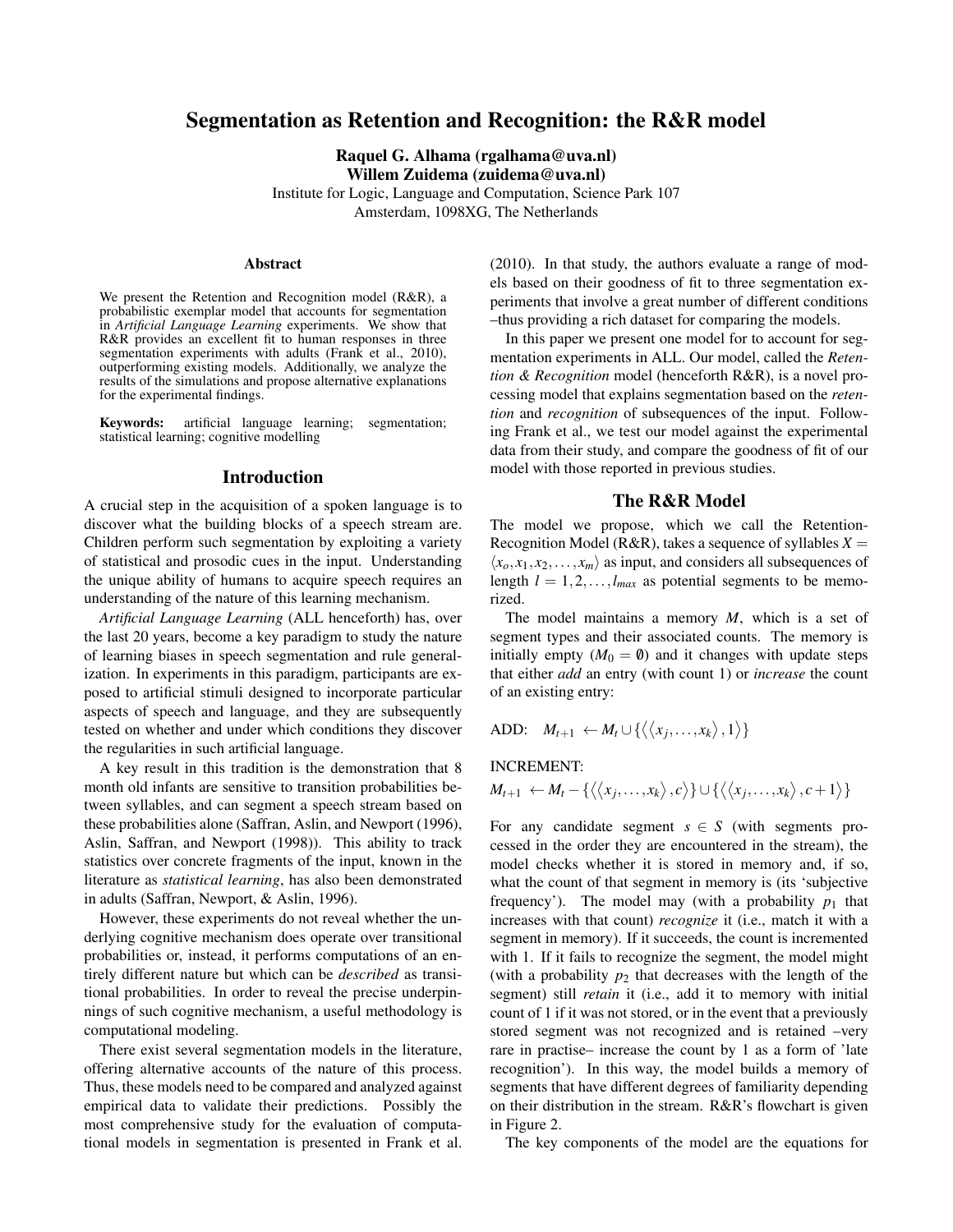computing the recognition probability  $(p_1)$  and retention probability  $(p_2)$ . Recognition should become more probable the more often a segment has been recognized, but decrease with the number of segment types in memory  $(|M|)$ . Hence, we define  $p_1$  as follows, with *B* and *D* free parameters ( $0 \le B, D \le 1$ ) that can be fitted to the data:

$$
p_1(s,M) = (1 - B^{\text{COUNT}(s,M)}) \cdot D^{|M|} \tag{1}
$$

If a segment is not recognized, the model considers *retaining* it with a probability that decreases with the length of the segment  $(l(s))$ , and which can be boosted if there are additional cues favoring this segment (e.g., a pause preceding it). Hence, we define  $p_2$  as follows, with *A* and  $\mu$  free parameters  $(0 \leq A \leq 1; 0 \leq \mu)$  that can be fitted to the data:

$$
p_2(s) = A^{length(s) \cdot \mu} \quad , where \ \mu = \begin{cases} \mu_{wp} \ \text{after a pause} \\ \mu_{np} \ \text{otherwise} \end{cases} \tag{2}
$$

The *A* parameter thus describes how quickly the retention probability decreases with the length of a segment. The probability is also affected by the presence of additional cues; in this paper, we consider only the pauses between sentences as additional cues.<sup>1</sup>

Putting everything together, the model can be described in pseudocode as in Figure 1. As can be seen, R&R is a simple model, but it gives a surprisingly accurate match with empirical data, as we will explore in the next sections, without even taking processes such as forgetting, priming, interference and generalization into account.

## Related Models

There exist several models of segmentation in the literature. We do not have the space to address them all here, but we discuss how our model relates to those to which it has more similarities.

The *recognition* component of our model yields *rich-getricher* dynamics (and thus consistently produces very skewed count distributions over segments in memory) similar to that of non-parametric Bayesian models, such as the Bayesian Lexical Model (BLM henceforth) in Goldwater, Griffiths, and Johnson (2009) (adapted for ALL in Frank et al. (2010)). The BLM implements such dynamics with a Dirichlet process. The main assumptions of this process are: (i) the probability of a word in the *i th* position is proportional to the number of occurrences of this word in previous positions; (ii) the

| Input: Stream $X$ , and empty memory $M_0 \leftarrow \emptyset.$ |
|------------------------------------------------------------------|
| Output: Memory $M_{n+1}$ .                                       |
| /* Compute candidate segments: */                                |
| $S \leftarrow \langle s_0, s_1, \ldots, s_n \rangle$             |
| /* Process each segment: */                                      |
| for $i=0$ to n:                                                  |
| /* Compute the recognition probability: */                       |
| $p_1 = p_1(s_i, M_i)$                                            |
| /* Compute the retention probability: */                         |
| $p_2 = p_2(s_i, M_i)$                                            |
| $/*$ Draw two random numbers $*/$                                |
| $r_1 \sim \mathcal{U}(0,1)$                                      |
| $r_2 \sim \mathcal{U}(0,1)$                                      |
| /* Recognize, retain or ignore: */                               |
| IF $(r_1 < p_1)$                                                 |
| $M_{i+1} \leftarrow$ increment $(s_i, M_i)$                      |
| ELSE IF $(r_2 < p_2)$                                            |
| $M_{i+1} \leftarrow \text{add}(s_i, M_i)$                        |
| ELSE                                                             |
| $M_{i+1} \leftarrow M_i$                                         |
|                                                                  |

Figure 1: Pseudocode describing the R&R model.

relative probability for a new word type in the *i th* position is inversely correlated with the total number of word tokens, and (iii) a new word type is more probable if it is shorter. Assumption (ii) does not allow for direct comparison, since R&R is not a generative model, and therefore it does not provide a probability for new types —rather, the incorporation of new types to the memory of the model depends on the retention probability, and it is based on a preference for shorter sequences (an intuition encoded also in assumption (iii) of the Bayesian model). As for assumption (i), the same principle is incorporated in the recognition process in R&R; however, in our model, the counts of the number of occurrences of a word is based on the subjective frequencies resulting from memorization, while in the BLM, these counts are based on absolute frequencies of the current hypothesis. This reflects a fundamental difference between the two approaches, which concerns their level of analysis (Marr, 1982). The Bayesian model is framed at Marr's computational level, and thus, it operates over the whole stimuli, since it does not incorporate perceptual or memory constraints (although some of the extensions in Frank et al. (2010) experiment with limitations on memory capacity, leading to a somewhat hybrid model; we return to this point later). In other words, the BLM is not proposed as a mechanistic explanation of the cognitive processes involved in the experiment; on the contrary, R&R is a processing model, which postulates that cognitive processes of retention and recognition, and psychological representations of exemplar segments are responsible for segmentation.

An existing model that is also pitched at Marr's processing level is PARSER (Perruchet & Vinter, 1998). PARSER is a symbolic model, built around basic principles of associative learning and chunking, that shares many similarities with R&R. Both PARSER and R&R are exemplar-based models that build a lexicon of segments (exemplars), and use this

<sup>&</sup>lt;sup>1</sup>An earlier version of R&R (Alhama, Scha, and Zuidema (2016), Alhama and Zuidema (2016)) features a different probability for retention, with a binary switch over an attenuation parameter. This design was inspired by experimental studies in which the stimuli eventually contained 25ms pauses, a duration that is supposed to be perceived by humans only subliminally. The stimuli we plan to use for our simulations, based on Frank et al. (2010), differ significantly in the use of pauses, which have a duration of 500ms (and therefore should be clearly perceived). The retention probability we present here is more general, since the effect of pause length could be accounted for with different values of  $\mu$ .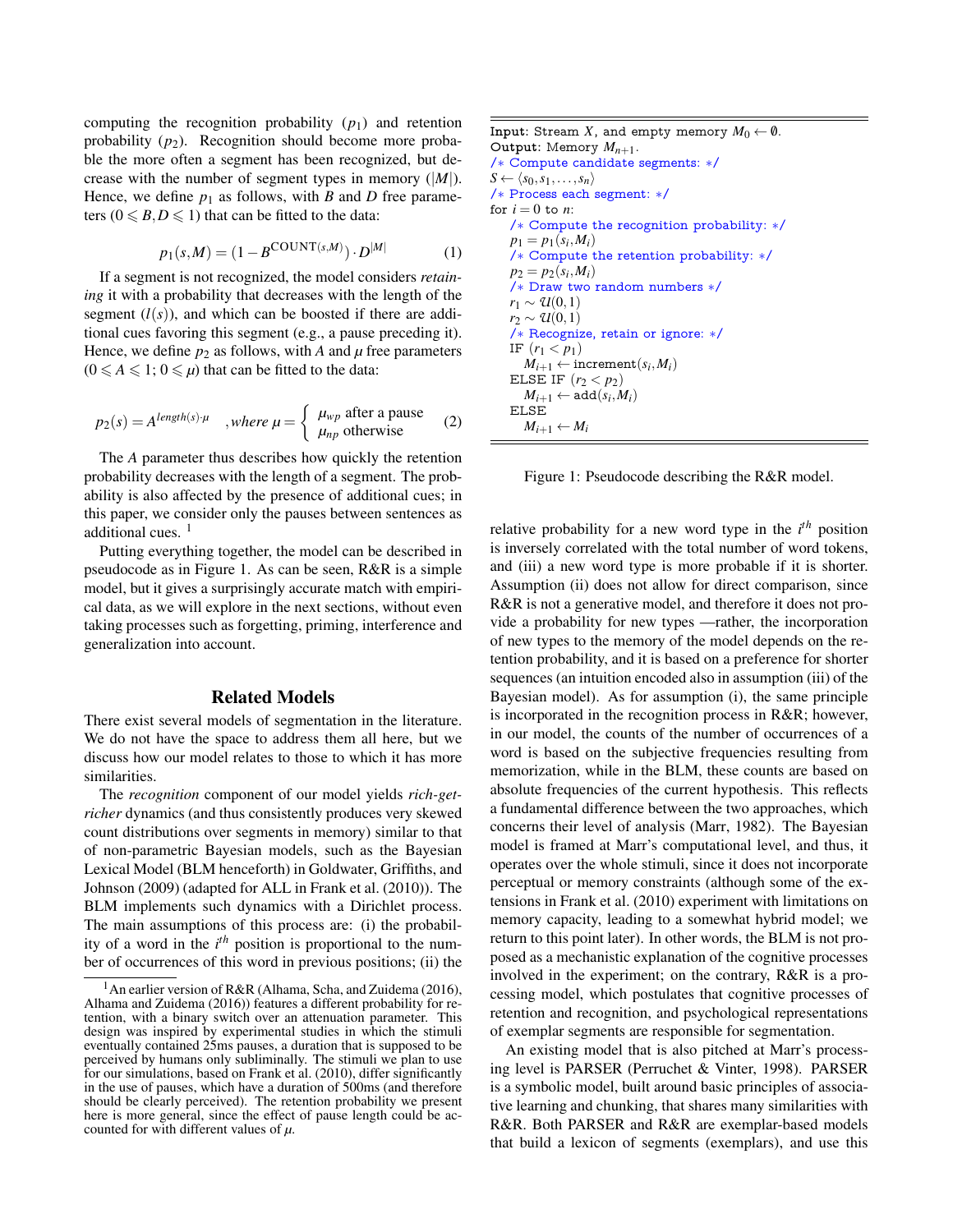

Figure 2: R&R:The Retention-Recognition Model

lexicon of already-memorized segments to decide on further segments to memorize. Each segment in the lexicon is stored together with a score that determines the impact of this segment in the next steps of the segmentation process. Thus, the models are similar in their procedure, but there are notable differences between them. One of them is the probabilistic nature of their components. For PARSER, the stochasticity is limited to the random selection of the size of the next segment to read from the stream. In contrast, R&R considers all possible subsequences of the stream (up to a maximum length), as inspired by research in Data-Oriented Parsing tradition (Scha (1990), Zuidema (2006)). Additionally, the model is inherently probabilistic in its basic processes of retention and recognition.

There exist other differences in the procedure of these approaches. To begin with, the process of retention in R&R penalizes longest segments, on the basis that they would require more working memory. However, PARSER is a *chunking* model, so it implements the opposite principle: whenever several segment candidates are possible, it selects those that are built of the longest units, creating in this way a bias for larger units. As for the process of recognition, it is implicitly implemented in PARSER when it maps the next segment to be read against the units in memory. This process involves a binary threshold: only units with weight above the threshold can be recognized as components of the segment (but those below the threshold are retained). In contrast, the interaction between recognition and retention in R&R is based on a graded probabilistic choice. Finally, an important difference between the models is that R&R does not implement any form of forgetting. Although we do not claim that humans are endowed with perfect memory, our results suggest that forgetting does not seem to play a key role in the timecourse of the experiments.

On the other extreme, at Marr's implementational level, we find TRACX (French et al., 2011; French & Cottrell, 2014), a connectionist proposal that is also based on the recognition of subsequences. TRACX is an autoencoder model that learns a representation for the input data. The error of the output layer is computed by comparing it with the input, and it serves as an indication of the degree of recognition of the input. The model processes the input stream sequentially, maintaining a context window. After successful recognition of a segment, the internal representation learned by the network is used as the context for the next segment to be presented. In this way, contiguous segments that are successfully recognized are gradually represented as a single chunk, and therefore can be recognized as a unit. This approach shares with R&R the intuition that words are consolidated in memory after repeated recognition; however, like PARSER, TRACX is a chunking model, that is, it is oriented to the integration of syllables in order to build larger fragments. In contrast, in R&R, words emerge in a process that actually penalizes larger fragments, as a consequence of consolidated memorization of statistically salient segments.

To sum up, R&R constitutes a new approach to modelling segmentation that offers a processing level explanation of the identification of words in a speech stream, which emerges as a result of the interplay between probabilistic memory processes. We now proceed to validate this model against empirical data.

## Fitting R&R to Experimental Data

#### Experimental Results

Frank et al. investigate how distributional aspects of an artificial language have an effect on the performance of human adults in segmentation. Each of their three experiments involves a range of conditions that vary in one particular dimension: (i) sentence length, (ii) amount of exposure (number of tokens) and (iii) vocabulary size (number of word types).

The stimuli consists of an auditory sequence of sentences, each of which is created from a sample of artificial (unexisting) words. The sentences are separated with a silence gap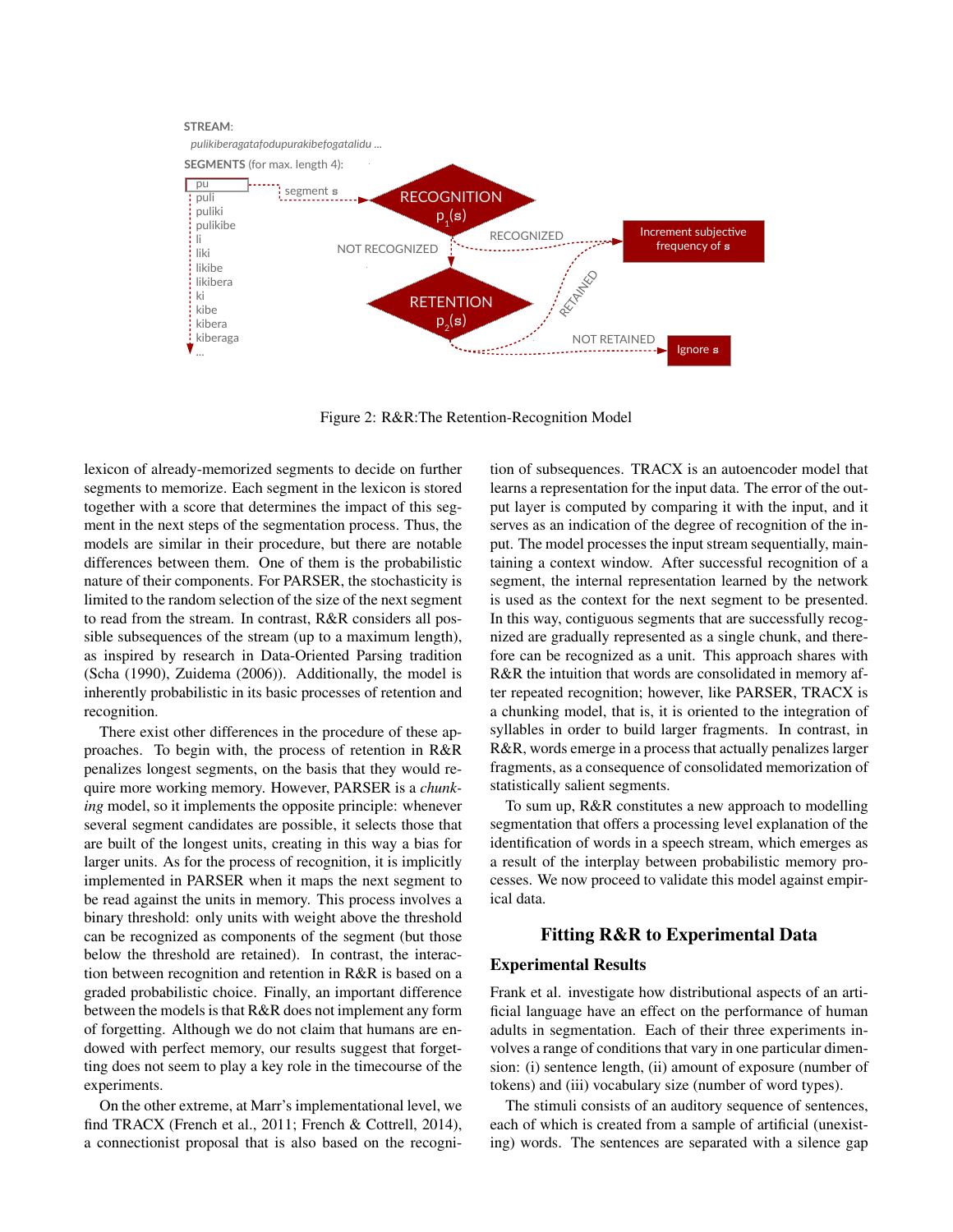of 500 ms, while there is no acoustic nor prosodic cue indicating the separation between words within a sentence. After the participants have been exposed to a sample of sentences thus constructed, they participate in a 2-Alternative-Forced-Choice test (2AFC). The two alternatives in the test consist on one word from the artificial language (a correctly segmented sequence), and one "part-word" (a sequence resulting from incorrect segmentation).

To analyze the results, the mean number of correct choices is computed across participants in each condition. The curves formed by these datapoints (ordered by condition value) is taken as indication of how segmentation performance is affected by the varied dimension. These curves (which are shown in the continuous line in Figure 3) show that: (i) human adults have more difficulty in segmenting words when sentences are longer, presumably because they do not benefit from the extra cue provided by the silence gaps; (ii) when the amount of word tokens is varied, more occurrences of words facilitate the identification of such words, and (iii) the size of the vocabulary seems to cause lower performance in the experiment, with an almost-linear inverse relation.

## Goodness of fit

The study by Frank et al. evaluates a number of segmentation models in terms of their goodness of fit to the curve that describes the average performance of the human subjects. The evaluated models include the ones previously described (BLM, PARSER, and later, also TRACX, reported in French et al. (2011)), and four additional approaches, all of them consisting on normative models: Transitional Probabilities (TP), a Bayesian version of TP (by Frank et al.), Mutual Information (MI), and a version of MI model that identifies words when they exceed a threshold both on MI and raw frequency counts (MI Clustering, Swingley (2005)).

In order to compare the models, Frank and colleagues convert the output of each model to a metric that can be interpreted as behavioural predictions for the 2AFC task. To do so, they employ the Luce Rule (Luce, 1963). Given a pair of sequences  $s_1$  and  $s_2$  in test, the Luce Rule defines the probability of choosing  $s_1$  as can be seen in Equation 3:

$$
P(s_1) = \frac{Subject_{s_1}}{Subject_{s_2}(s_1) + Sub_{f}Freq(s_2)}
$$
(3)

Once the scores have been transformed to probabilities, the performance of the models is computed as the mean probability of choosing the correct item, averaged over participants and test trials. These datapoints are arranged in a curve in the same way as with human participants, and the correlation in the shape of these curves —measured with Pearson's r— is taken as an indication of good fit.

Likewise, we run simulations of the three experiments with R&R, transforming its output (the subjective frequencies) into test trials with the Luce Rule. We run a search over the parameter space, in order to find which parameters yield



(a) Varying sentence length (experiment 1).



(b) Varying the number of tokens (experiment 2).



(c) Varying the vocabulary size (experiment 3).

Figure 3: Curve of performance for all conditions in the experiments in Frank et al. (2010).

best correlation with human performance<sup>2 3</sup>. The best results are shown in Table 1. As it can be seen, our model outper-

<sup>&</sup>lt;sup>2</sup>The only parameter that we keep fixed in our search is  $\mu_{np} =$ 1.0, since the interpretation of the relative importance of pauses is clearer if only one of the  $\mu$  parameter is varied.

<sup>&</sup>lt;sup>3</sup>We optimize our parameters on the same data we evaluate the model on, as seems to have been the case for the models we compare with. This brings the risk of overfitting, so in the discussion section we briefly discuss better ways of evaluating models.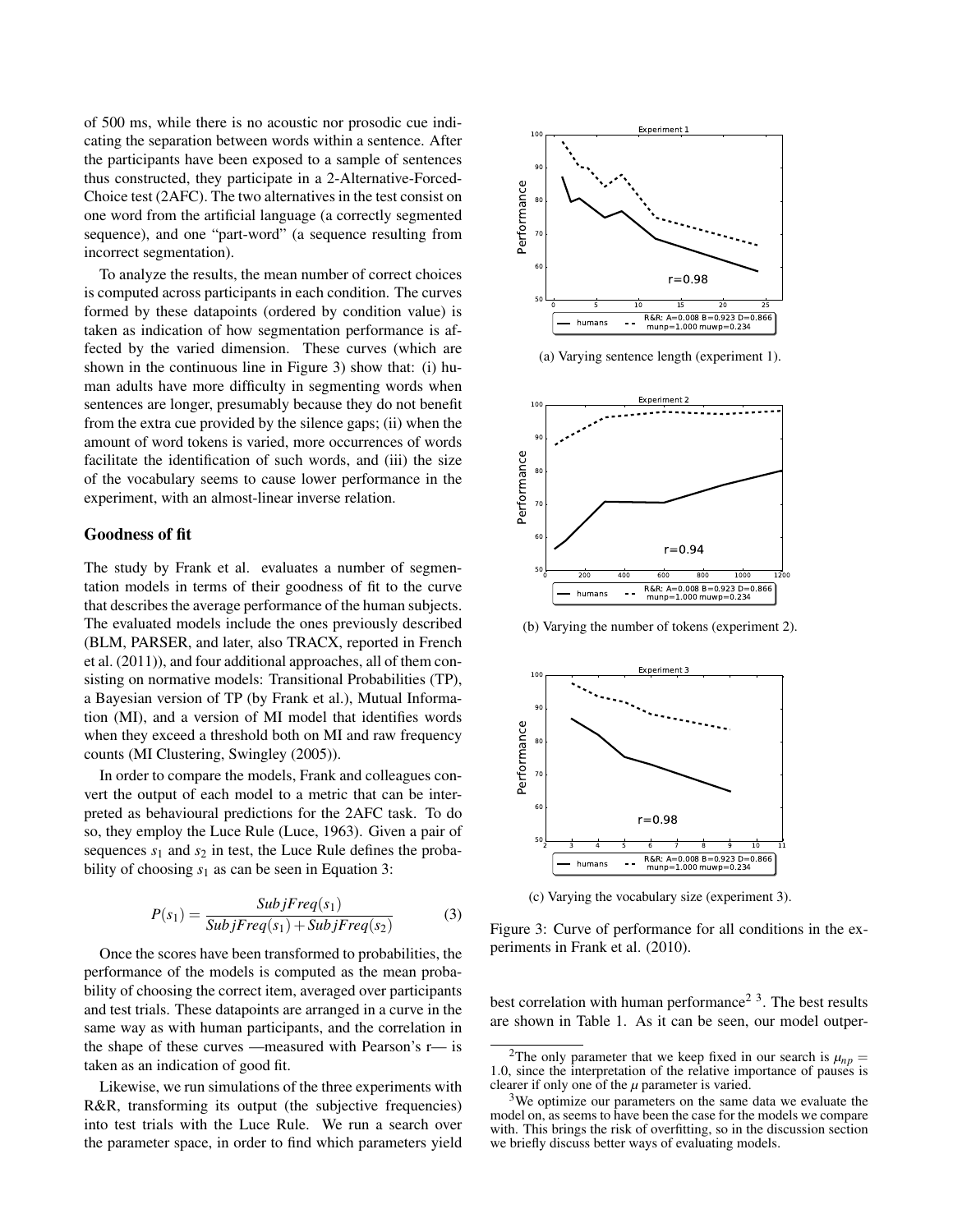Table 1: Comparison of model results to human performance. The reported metric is Pearson's r. <sup>∗</sup>Experiment 2 was not reported in French et al. (2011). Therefore, the mean can be taken to be 0.63 (for a Pearson's r of 0.0 in experiment 2) or 0.945 (averaging only over experiments 1 and 3).

|                |                                        | Exp. 1:                | <b>Exp. 2:</b>          | <b>Exp. 3:</b> |             |
|----------------|----------------------------------------|------------------------|-------------------------|----------------|-------------|
|                |                                        | <b>Sentence Length</b> | <b>Amount of tokens</b> | Word types     | <b>Mean</b> |
|                | <b>Transitional Probabilities</b>      | 0.84                   | 0.43                    | $-0.99$        | 0.09        |
| $\mathcal{L}$  | Mutual Information                     | 0.83                   | $-0.32$                 | $-0.99$        | $-0.16$     |
| 3              | MI Clustering                          | 0.11                   | $-0.81$                 | 0.29           | $-0.13$     |
| $\overline{4}$ | <b>PARSER</b>                          | 0.00                   | 0.86                    | 0.00           | 0.28        |
| 5              | <b>TRACX</b>                           | 0.92                   |                         | 0.97           | $-^*$       |
| 6              | <b>BLM</b>                             | 0.94                   | 0.89                    | $-0.98$        | 0.28        |
|                | Bayesian TPs 4% data                   | 0.82                   | 0.92                    | 0.96           | 0.90        |
| 8              | BLM 4% data                            | 0.88                   | 0.85                    | 0.90           | 0.87        |
| 9              | <b>BLM</b> Uniform forgetting (types)  | 0.95                   | 0.92                    | 0.73           | 0.86        |
| 10             | <b>BLM</b> Prop. forgetting (types)    | 0.88                   | 0.87                    | 0.88           | 0.87        |
| 11             | <b>BLM</b> Uniform forgetting (tokens) | 0.86                   | 0.82                    | 0.97           | 0.88        |
| 12             | R&R                                    | 0.98                   | 0.94                    | 0.98           | 0.97        |

forms all the other models in the three experiments, with a parameter setting that is common to the three experiments  $(A = 0.008, B = 0.923, D = 0.866, \mu_{np} = 1.0, \mu_{wp} = 0.234).$ The curves of the performance of both human adults and R&R can be see in Figure 3.

When it comes to experiment 1, one possible explanation for this result is that R&R is the only model that explicitly models the effect of the silence gaps. By increasing the length of sentences while keeping the number of types and tokens constant, the stimuli necessarily consists of fewer sentences when those are made longer; therefore, the number of silence gaps also decreases. For this reason, the performance of R&R declines with longer sentences, since it cannot obtain the same benefit from exploiting silence gaps. This explanation for the superior performance can be supported by looking at the values of the  $\mu_{WD}$  parameter: the best fit of the model requires a low value for this parameter  $(\mu_{wp} = 0.234)$ ), so in the presence of a pause it substantially boosts the otherwise very small  $(A^{\mu_{np}} = 0.008)$  retention probability.

In the second experiment, normative models based on point estimates (those based on TP and MI) do not offer a good fit with the data, since those metrics do not benefit from the accumulation of evidence offered by the increased number of tokens (contrary to humans). Frank et al. suggest that humans may be forgetting much of what they hear, which would explain the increased performance with the number of tokens. However, the extended versions of the BLM that incorporate some form of evidence limitation (with input data restricted to a random 4% sample) or forgetting exhibit mixed results (rows 8, 9, 10, 11 on table 1). Moreover, these extensions appear unrealistic from a cognitive perspective (e.g. one of the extensions forgets a random token when the memory capacity is full), and additionally, the resulting models are somewhat difficult to interpret, since after incorporating memory limitations, they are not computational level approaches anymore. PARSER offers a more intuitive account of forgetting, with modest correlation with human data; however, this model has zero correlation in the other experiments. So this pattern of results suggests that a rich-get-richer form of recognition combined with a process of retention as defined in R&R seems a more compelling explanation than a process of recognition with forgetting.

Also on experiment 3, the R&R model exhibits the best correlation with human data, followed closely by TRACX. Again, normative models show the opposite trend from humans (rows 1, 2, 3, 6 on table 1), since they do not have any memory limitations, and thus the effect of increasing vocabulary size only has an effect in the distributional properties of the stream, which result in less statistically coherent partwords. This is the case also for PARSER and the BLM. Frank et al. attribute this failure to the lack of forgetting in the models, but the same issues we have discussed above apply to this experiment. Therefore, the more convincing approaches are TRACX and R&R. But although TRACX naturally reproduces the human results without forgetting, it is difficult to interpret what is the component of the model that is responsible for its success in this experiment. Conversely, R&R explicitly incorporates a parameter that penalizes recognition based on the number of memorized types. In line with our intuitions, the corresponding parameter value for the best fit amounts to  $D = 0.86$ , which results in a relatively large penalization for recognition<sup>4</sup>. Therefore, in conditions of high number of types, humans have an increased difficulty in recognizing sequences, most likely originating from the process of matching the input segment to one of the many segments stored in memory.

<sup>4</sup>Even though the values that parameter *D* can take range from 0.0 to 1.0, the number of types stored by R&R grow very rapidly in our model due to the memorization segments of any length. For this reason, small values are impracticable, since the probability of recognizing a segment quickly drops close to zero.